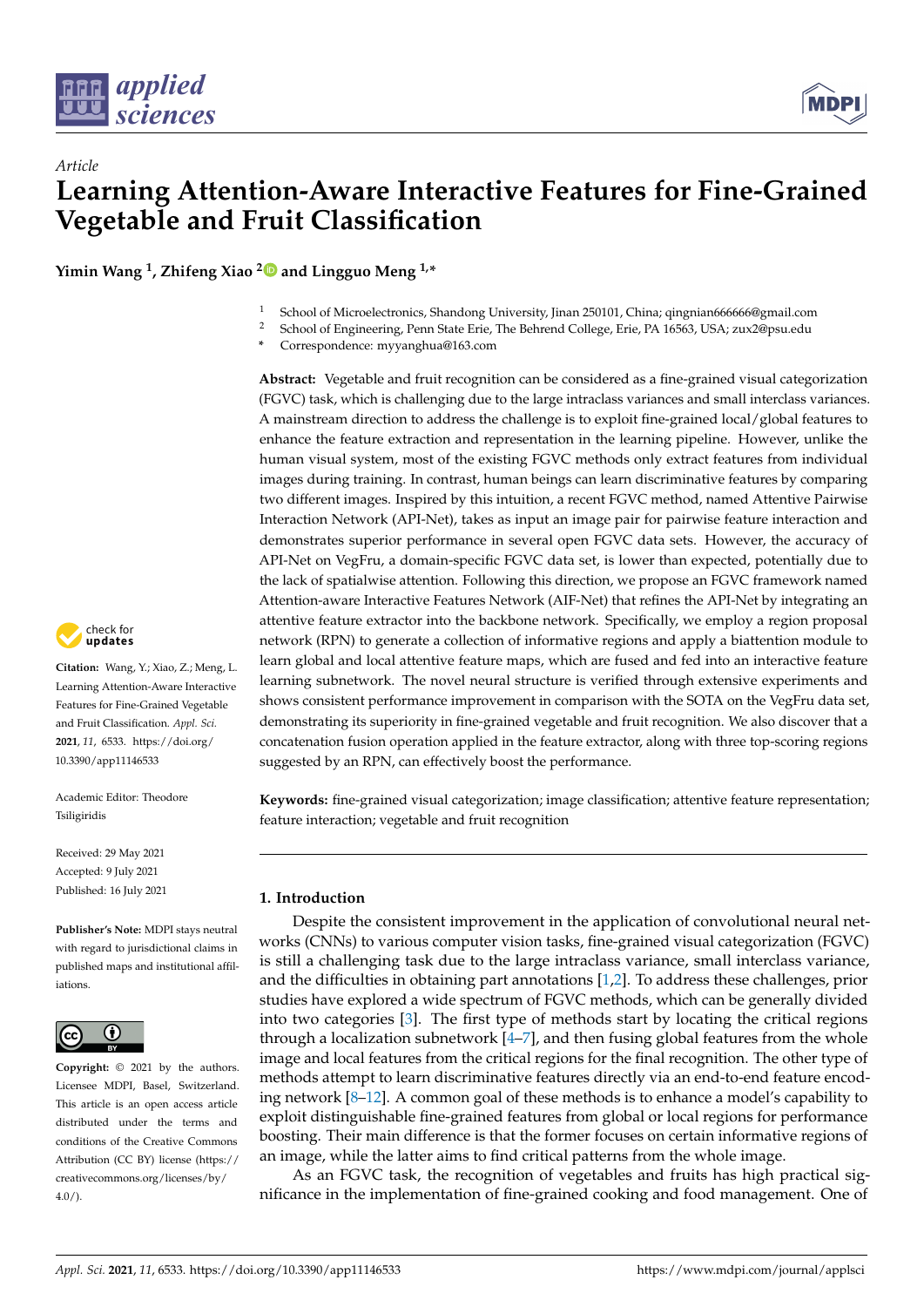the most influential domain-specific data sets for FGVC is VegFru [\[13\]](#page-10-7), which contains 200 vegetable categories and 92 fruit categories, with more than 160,000 images in total and at least 200 images for each subcategory. Data sets such as VegFru can be utilized to build automated food management systems that can recognize raw food materials and recommend suitable recipes for individuals with different dietary needs.

Most CNN-based FGVC models [\[4–](#page-10-3)[12\]](#page-10-6) only take a single image as input each time during training. However, in FGVC tasks, objects in different subcategories share many visual similarities, which increases the learning difficulty for models that learn from individual images. In contrast, humans often recognize fine-grained objects by comparing image pairs to extract subtle visual differences that can be used as distinguishable features. Inspired by this intuition, recent efforts have explored ways to learn interactive features from image pairs. A typical study, Attentive Pairwise Interaction Network (API-Net) [\[14\]](#page-10-8) is one of the novel networks motivated by this capacity of human beings. API-Net feeds a pair of images into a backbone CNN to obtain two individual feature vectors, which are used to create a mutual clue feature vector. In addition, API-Net takes the mutual and individual feature vectors to generate gate vectors that can highlight semantic differences between the two input images. In a nutshell, an individual feature activated by its own gate vector is encouraged to be more discriminative than the one activated by the other gate vector. API-Net has demonstrated state-of-the-art (SOTA) performance in several open FGVC data sets, such as Stanford Cars (95.3%) [\[15\]](#page-10-9), NABirds (88.1%) [\[16\]](#page-11-0), and Aircraft (93.9%) [\[17\]](#page-11-1). However, as we apply API-Net to the VegFru data set, the performance is worse than ResNet50 by 0.761% in accuracy, potentially owing to the fact that API-Net only adopts channel attentions that highlight *what* is meaningful in an input image, while spatial attention plays a more crucial role to identify where is meaningful in the image [\[18\]](#page-11-2). The lack of spatial attention could make API-Net vulnerable to complex background noise. Attention mechanisms have been widely adopted in computer vision tasks. Wang et al. [\[19\]](#page-11-3) propose a residual attention network that stacks many attention modules to generate attention-aware features. Hu et al. design a squeeze-and-excitation attention block [\[20\]](#page-11-4) to fuse both spatialwise and channelwise information across feature maps at each layer. A similar study named Convolutional Block Attention Module (CBAM) [\[18\]](#page-11-2) also explores both channel and attentive spatial features that allow a model to learn what and where to focus.

Inspired by prior efforts, we propose a framework named Attention-aware Interactive Features Network (AIF-Net) that enhances fine-grained feature learning through an integration of a biattention (spatialwise and channelwise attention) module [\[18\]](#page-11-2) and a modified Attentive Pairwise Interaction module [\[14\]](#page-10-8) into a backbone network. Specifically, the proposed AIF-Net consists of three components, including: (1) An attentive feature extractor that allows the network to identify and learn from critical areas in an image where distinguishable patterns may reside in. In addition, to exploit both global and local feature maps, we integrate a region proposal network (RPN) into the pipeline to generate a collection of informative regions; the top regions are selected to create attentive local features that are fused with the attentive global feature. The fusion output is utilized by the downstream components of the network to enhance mutual and individual feature learning. (2) An interactive feature learning module that learns to distinguish subtle pattern differences in an image pair through pairwise feature interaction, and (3) a softmax classifier with individual and pair regularization terms that can effectively utilize the attentive features to optimize the underlying neural network.

We conduct extensive experiments to evaluate the performance of the proposed AIF-Net on the VegFru data set. Two key design choices, including the fusion operation (concatenation vs. summation) and the number of top-scoring informative regions used for local feature extraction, are validated. We also report an overall performance comparison between AIF-Net and its peers, including ResNet [\[21\]](#page-11-5), VGG [\[22\]](#page-11-6), Compact Bilinear Pooling (CBP) [\[9\]](#page-10-10), HybridNet [\[13\]](#page-10-7), Destruction and Construction Learning (DCL) [\[23\]](#page-11-7), Weakly Supervised Data Augmentation Network (19) (WS-DAN) [\[24\]](#page-11-8), and API-Net [\[14\]](#page-10-8), and the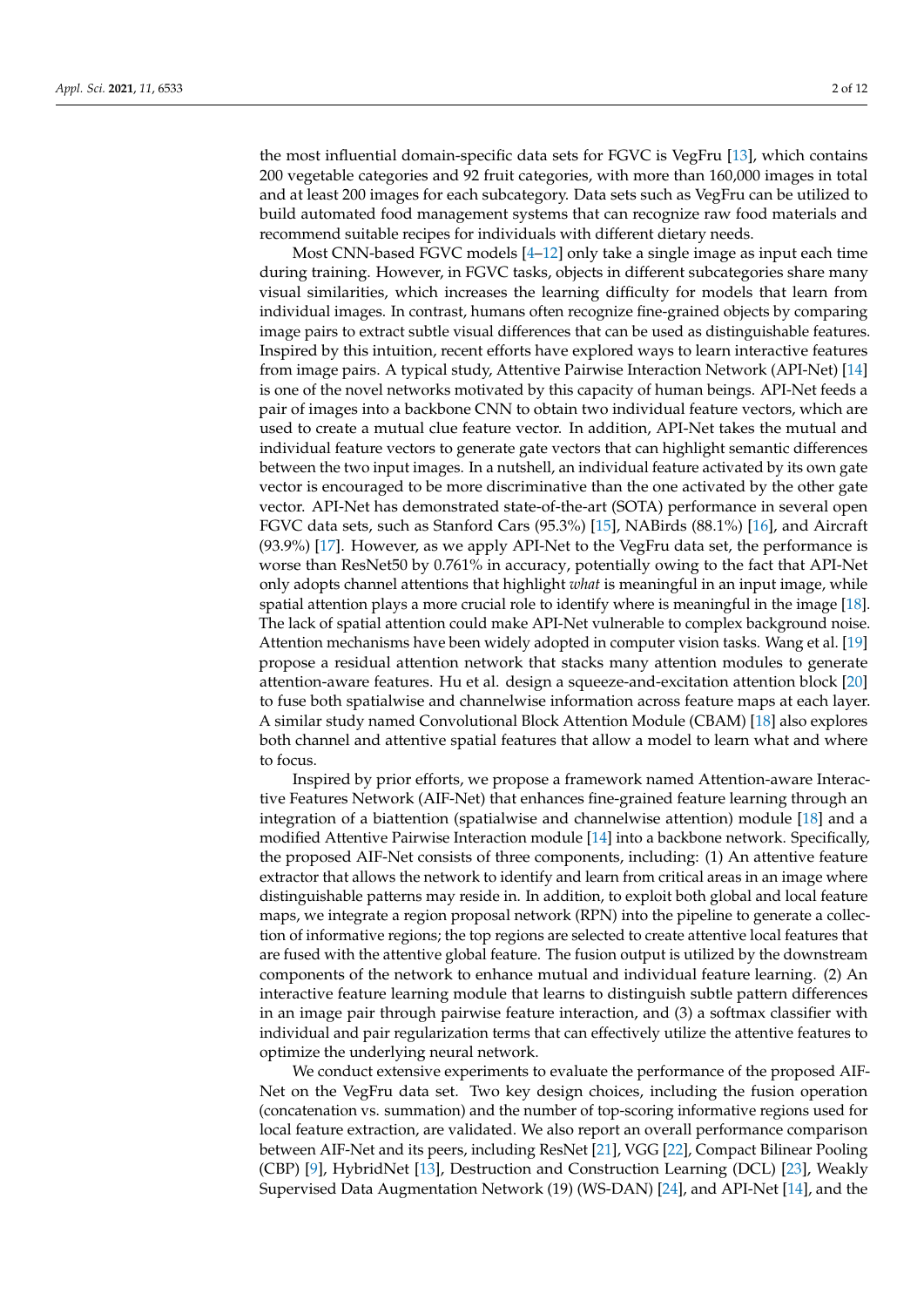latter four represent the SOTA. Results demonstrate a consistent performance improvement of our AIF-Net over other comparative models, validating the effectiveness of the proposed neural architecture in FGVC.

The rest of this paper is structured as follows. In Section [2,](#page-2-0) we review the related studies on FGVC. In Section [3,](#page-3-0) we provide the technical details of the proposed AIF-Net. In Section [4,](#page-6-0) we report the experimental results with analysis and insights. In Section [5,](#page-9-0) we provide a discussion and point out potential extensions.

#### <span id="page-2-0"></span>**2. Related Work**

This section provides a summary of existing FGVC methods (1) with localization– classification subnetworks, (2) with end-to-end feature encoding, and (3) that use data augmentation.

#### *2.1. Methods Based on Localization–Classification Subnetworks*

Localization of critical regions can mitigate the challenge of intraclass variation. Early methods focusing on localization of critical regions rely on the manual part annotation [\[25\]](#page-11-9), which is costly. Recent FGVC methods can achieve localization with image labels only. Jaderberg et al. [\[4\]](#page-10-3) propose a spatial transformer network that is invariant to certain affine transformations. In [\[5\]](#page-10-11), a long-short-term-memory (LSTM)-based neural architecture is applied to localize the subtle and discriminative regions in an iterative manner. Multiple regions with attention are localized in [\[26\]](#page-11-10) by pooling the spatially related channels, and each group of channels corresponds to an attentive region. In [\[7\]](#page-10-4), a Feature Pyramid Network (FPN) is used to localize multiple critical regions with different sizes or aspect ratios.

# *2.2. Methods Based on End-to-End Feature Encoding*

Methods with end-to-end feature encoding can directly learn discriminative features from input images. One important work, Bilinear-CNN [\[11\]](#page-10-12), represents the input image as a pooled outer product of features from a deep CNN, leading to remarkable performance improvement. However, due to the high dimension of features, the computational burden of Bilinear-CNN grows exponentially. To speed up computation, authors of studies such as [\[9](#page-10-10)[,27\]](#page-11-11) have explored ways of aggregating low-dimension embeddings through tensor sketching. Pairwise confusion, proposed in [\[28\]](#page-11-12), reduces overfitting by intentionally introducing confusion in the activations and demonstrates efficacy in dealing with interclass similarity.

#### *2.3. Methods Using Data Augmentation*

Data augmentation methods can be used to enhance the data set diversity, which encourages models to learn more subtle and discriminative features. In [\[23\]](#page-11-7), the spatial layout of an input image is destroyed to push the network to learn fine-grained features from the randomly shuffled inputs. API-Net [\[14\]](#page-10-8) captures the pairwise interaction by learning mutual features from an image pair. In the Weakly Supervised Data Augmentation Network (WS-DAN) [\[24\]](#page-11-8), high-quality features are kept and the useless features are dropped. Another direction to augment training set is through a Web-supervised network [\[29–](#page-11-13)[31\]](#page-11-14) that directly learns from the real-world Web images, which greatly increases the size of training set. A challenge with this approach is to eliminate irrelevant noisy images that are harmful to the training.

In summary, the three types of methods focus on different aspects of feature learning with their own merits and weaknesses. For the first type, focusing on the local features in critical regions may help discover informative patterns but could lose a global understanding of the whole image; on the other hand, the second line of efforts aims to mine sufficient patterns from the global image in an end-to-end framework, which may miss critical local information; the third type of method attempt to improve the quality of training data that could allow a learning algorithm to learn distinguishable features from more diverse input data. It is noted that the three methods are not mutually exclusive and can complement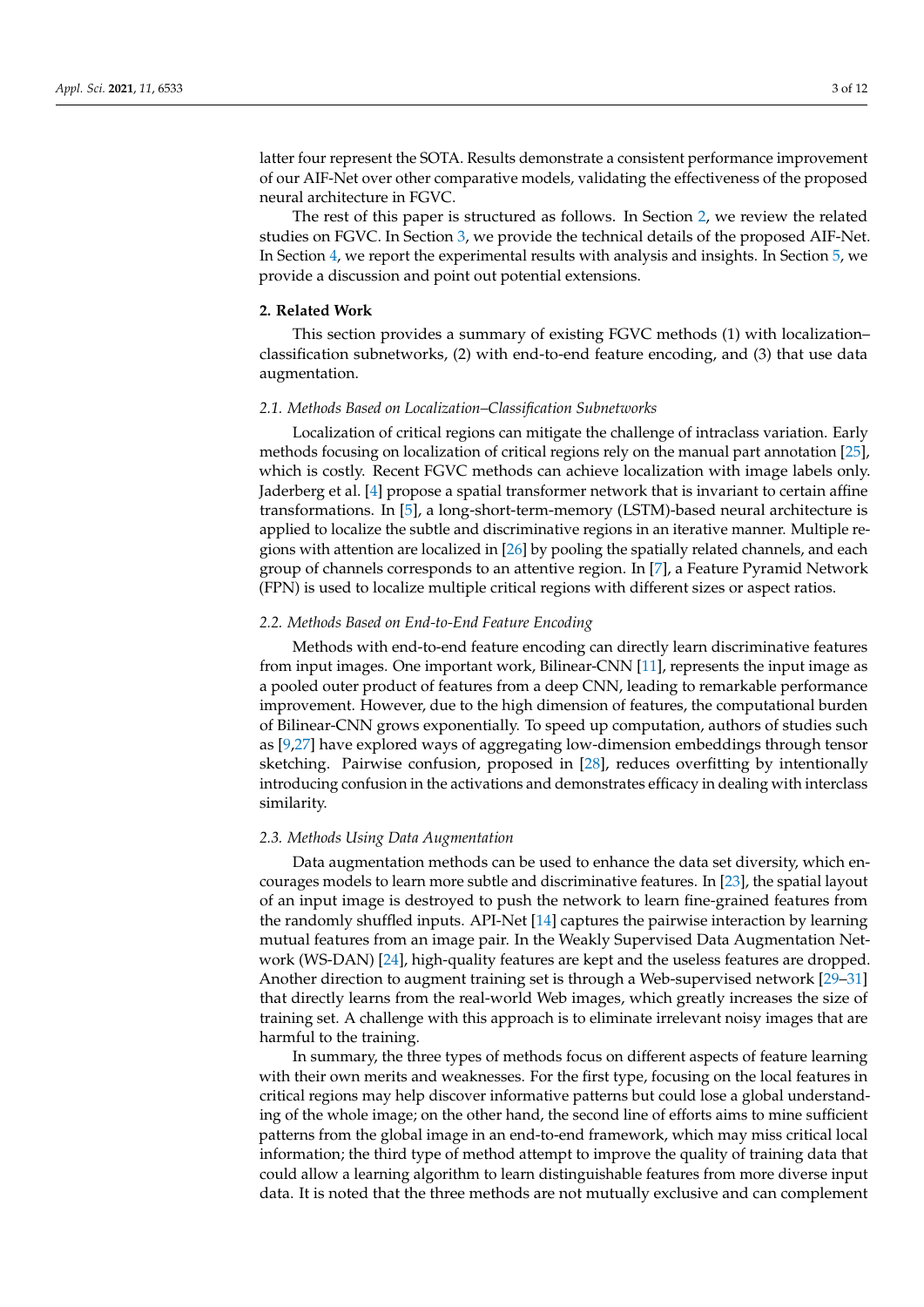each other to further boost the performance of FGVC tasks. Our work is driven by this idea. Compared to the prior efforts, the proposed AIF-Net aims to enhance the quality of extracted features via spatial and channelwise attention, an aggregation of local and global features, and interactive feature learning. The joint effects of these building blocks lead to a significant performance boost in the fine-grained vegetable and fruit recognition task.

#### <span id="page-3-0"></span>**3. The Attention-Aware Interactive Features Network**

In this section, we present the technical details of the proposed AIF-Net. Figure [1](#page-3-1) depicts the system framework of AIF-Net, which consists of three components: an attentive feature extractor, an interactive feature learning module, and a softmax classifier with individual and pair regularization terms. The AIF-Net takes as input a pair of images from the same or different categories in the data set. Each image in the pair is processed by the attention-enhanced network with region proposal networks (RPNs). Global features extracted from the whole image and local features extracted from critical regions are fused through either concatenation or summation. The attentive fused features are then used to compute interactive features that are fed into the classification layer. Finally, the softmax classifier adopts regularization terms for both individual images and image pairs to construct the loss function for end-to-end training.

<span id="page-3-1"></span>

**Figure 1.** The system framework of AIF-Net.

#### <span id="page-3-4"></span>*3.1. Attentive Feature Extraction*

Figure [2](#page-4-0) shows the process of attentive feature extraction, which is broken down and described in the following two subsections.

#### 3.1.1. Attention Modules in AIF-Net

The attention module employed in AIF-Net is similar to the one in CBAM [\[18\]](#page-11-2). Given an intermediate feature map  $\mathbf{F} \in \mathbf{R}^{C \times H \times W}$  of a certain convolutional layer, attention module sequentially infers a 1D channel attention map  $\mathbf{F}_C \in \mathbf{R}^{C \times 1 \times 1}$  and a 2D spatial attention map  $\mathbf{F}_S \in \mathbb{R}^{1 \times H \times W}$ . The overall process of the attention module can be summarized in Equations  $(1)$  and  $(2)$ .

<span id="page-3-2"></span>
$$
\mathbf{F}' = \mathbf{F}_C(\mathbf{F}) \otimes \mathbf{F} \tag{1}
$$

<span id="page-3-3"></span>
$$
\mathbf{F}'' = \mathbf{F}_S(\mathbf{F}') \otimes \mathbf{F}' \tag{2}
$$

where ⊗ denotes an elementwise multiplication. The intermediate feature map **F** ∈ **R** *<sup>C</sup>*×*H*×*<sup>W</sup>* is firstly processed by channel attention module. **F** is pooled along the spatial dimension by maximum and average operations. The max-pooled features  $\mathbf{F}_c^{max}$  and average-pooled features  $\mathbf{F}_c^{avg}$  are processed by a shared network, which is composed of a multilayer perception (MLP) module with one hidden layer, to produce the channel attention vector  $\mathbf{F}_C \in \mathbb{R}^{C \times 1 \times 1}$ . The refined feature map  $\mathbf{F}'$  is obtained via an elementwise multiplication of  $\mathbf{F}_C$  and  $\mathbf{F}_I$ , as shown in Equation [\(1\)](#page-3-2). The channel-attention-enhanced feature map F<sup>'</sup> is then processed by a spatial attention module. Specifically, F<sup>'</sup> is pooled along the channel dimension by both maximum and average operations. The max-pooled feature map  $\mathbf{F}_s^{max}$  and average-pooled feature map  $\mathbf{F}_s^{avg}$  are concatenated along the channel dimension to produce  $\mathbf{F}_S \in \mathbb{R}^{2 \times H \times W}$ . The  $\mathbf{F}_S$  is processed by a convolutional layer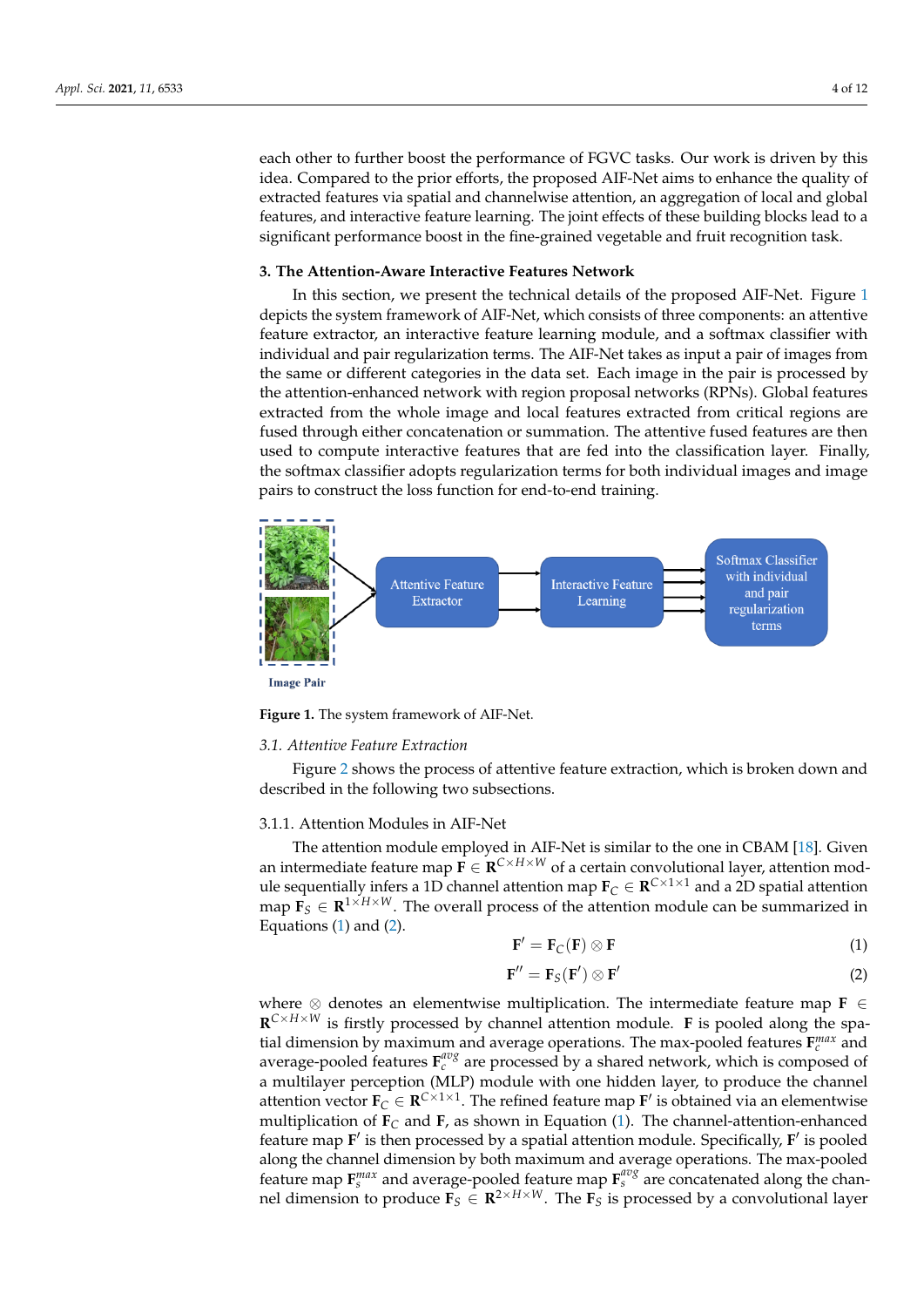with kernel size seven followed by a sigmoid function. In AIF-Net, the spatial-attentionenhanced feature map F<sup>"</sup> is then plugged into the network to obtain an attentive feature map **F***attention*:

<span id="page-4-0"></span>

**Figure 2.** Attentive feature extractor.

#### 3.1.2. Region Proposal Network

Attention modules in AIF-Net can reduce the adverse effects of background noises. Localization of critical regions can further avoid the effects of background noise. An RPN is plugged into the location that follows the last convolutional layer in the backbone network. The output of last convolutional layer is denoted as  $\mathbf{F}_D \in \mathbf{R}^{C \times H \times W}$ . We use convolutional layers to compute feature hierarchy layer by layer, followed by RELU and max pooling operations. Anchors in each convolutional layer of RPN correspond to regions with different size. For example, anchors in larger feature map correspond to smaller regions and anchors in smaller feature map correspond to larger regions. The convolutional activations are used as the informativeness of anchors. As shown in [\[7\]](#page-10-4), each anchor is associated with sliding windows with different spatial positions, scales, and aspect ratios. A collection of regions  $\{R_1, R_2, ..., R_N\}$  are produced and each with a score denoting informativeness of the region, which is defined as  $I(R_i)$ ,  $i = 1, 2, ..., N$ . These regions are sorted as  $I(R'_1) \geq I(R'_2) \geq ... \geq I(R'_N)$ , where *N* refers to the number of regions. In order to reduce the region redundancy, nonmaximum suppression (NMS) is applied on the regions based on their informativeness.

The top-*M* informative regions are taken from the sorted list and fed into the backbone network with an independent fully connected layer for complementary features extraction to get confidence as  $\{C(R_1'), C(R_2'), ..., C(R_M')\}$ . Parameters in both RPN and backbone network are optimized to ensure that the lists  $\{I(R'_1), I(R'_2), ..., I(R'_N)\}$  and  $\{C(R'_1), C(R'_2), ..., C(R'_N)\}$  have the same order. When informative regions are localized, the features extracted from the whole image and critical regions are fused through either summation or concatenation. Our empirical results show that concatenation is a better choice for this task, and more details are provided in Section [4.](#page-6-0)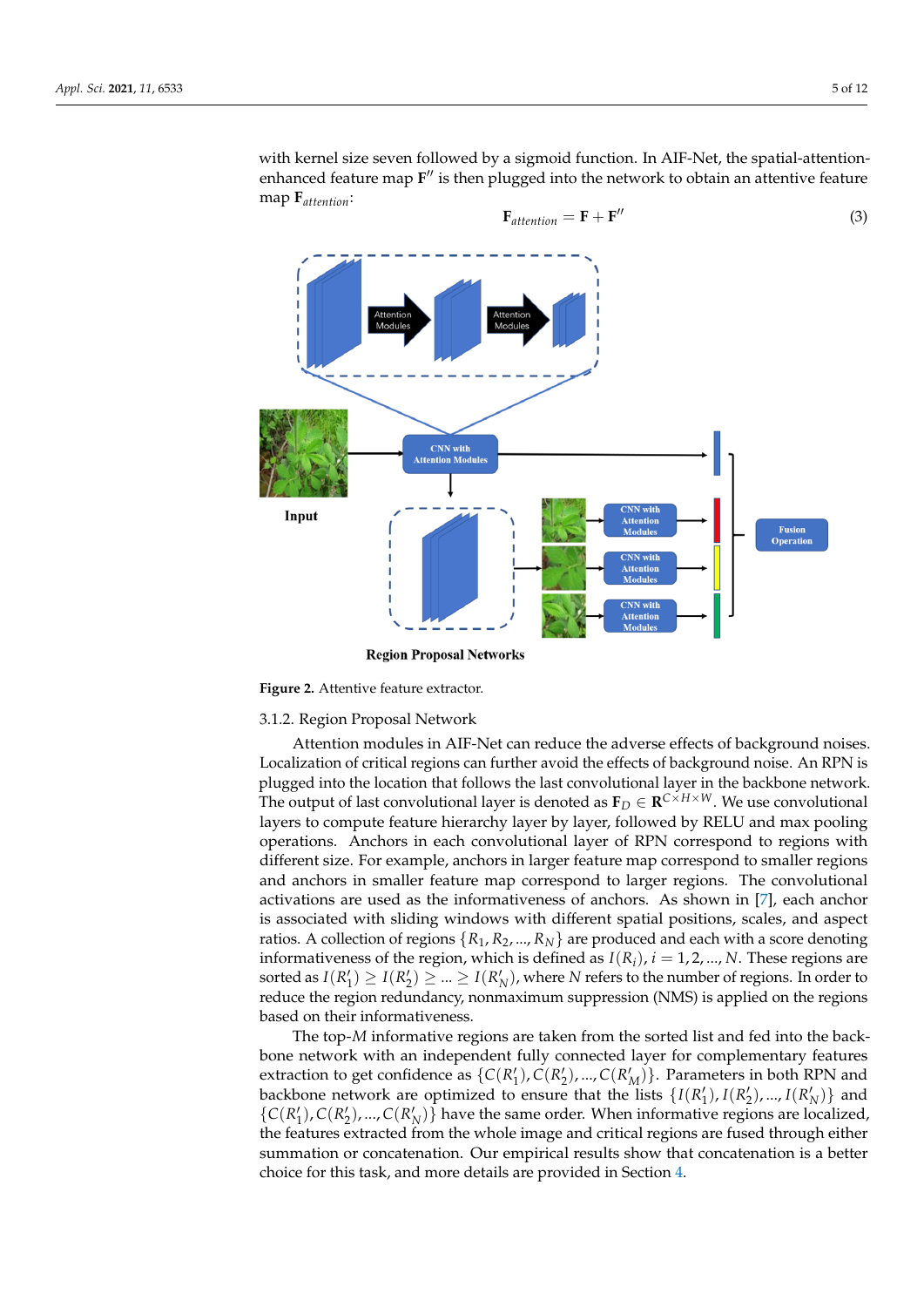#### *3.2. Interactive Feature Learning*

A pair of images is fed into the attentive feature extractor individually to produce two feature vectors  $\mathbf{x}_1, \mathbf{x}_2 \in \mathbb{R}^{D'}$ . A concatenated vector  $[\mathbf{x}_1, \mathbf{x}_2]$ , as shown in Figure [3,](#page-6-1) is fed into a MLP with one hidden layer, which learns a mutual feature vector  $\mathbf{x}_M \in \mathbf{R}^{D'}$ :

$$
\mathbf{x}_M = f_{mlp}([\mathbf{x}_1, \mathbf{x}_2]) \tag{4}
$$

where  $f_{mlp}$  is the MLP mapping function. This mutual vector is then used to compare with the individual feature vectors  $x_1$  and  $x_2$ . Specifically, a gate vector  $\mathbf{g}_i \in \mathbf{R}^{D'}$  is generated by

$$
\mathbf{g}_i = \sigma(\mathbf{x}_M \odot \mathbf{x}_i), \quad i \in \{1, 2\}
$$
 (5)

where  $\sigma$  refers to a sigmoid function. Gate vectors  $g_1$  and  $g_2$  are used to activate the channels of features extracted from each individual image. Then the interactive features are obtained via residual attention as follows.

$$
\mathbf{x}_1^{self} = \mathbf{x}_1 + \mathbf{x}_1 \odot \mathbf{g}_1 \tag{6}
$$

$$
\mathbf{x}_1^{\text{other}} = \mathbf{x}_1 + \mathbf{x}_1 \odot \mathbf{g}_2 \tag{7}
$$

$$
\mathbf{x}_2^{self} = \mathbf{x}_2 + \mathbf{x}_2 \odot \mathbf{g}_2 \tag{8}
$$

$$
\mathbf{x}_2^{\text{other}} = \mathbf{x}_2 + \mathbf{x}_2 \odot \mathbf{g}_1 \tag{9}
$$

The outputs of the interactive feature learning module are  $\mathbf{x}_1^{self}$ 1 , **x** *other* 1 , **x** *sel f*  $x_2^{set}$ , and  $x_2^{other}$ , which are passed to the classification layer for the final prediction.

# *3.3. Softmax Classifier with Individual and Pair Regularization Terms*

In addition to  $\mathbf{x}_1^{self}$ 1 , **x** *other* 1 , **x** *sel f*  $\chi_2^{self}$ , and  $\mathbf{x}_2^{other}$ , the part features extracted from the informative regions by the attentive features extractor,  $\mathbf{f}^{part}_i$  $i_i^{part}$ ,  $i = 1, 2, ..., M$ , are also fed into the softmax classifier. The loss function of AIF-Net is designed as follows:

$$
L = L_{ce}^{p} + L_{ce}^{i} + \lambda_{1} L_{rk}^{p} + \lambda_{2} L_{rk}^{i}
$$
\n(10)

where  $L_{ce}^p$  and  $L_{ce}^i$  denote the cross-entropy losses of pair and parts, and  $L_{rk}^p$  and  $L_{rk}^i$  denote the ranking regularization terms of pair and parts with coefficients  $\lambda_1$  and  $\lambda_2$ . In particular,  $L_{ce}^p$  is given as

$$
L_{ce}^{p} = -\sum_{i \in \{1,2\}} \sum_{j \in \{self, other\}} \mathbf{y}_{i} \log(\mathbf{p}_{i}^{j})
$$
(11)

where  $\mathbf{p}_i^j = softmax(\mathbf{W}\mathbf{x}_i^j + \mathbf{b}), i \in \{1, 2\}, j \in \{self, other\}.$  Cross-entropy loss of individual parts can be denoted as

$$
L_{ce}^{i} = -\sum_{i \in \{1, 2, \dots M\}} \mathbf{y}_{i} \log(\mathbf{p}_{i})
$$
\n(12)

where  $\mathbf{p}_i = softmax(\mathbf{W}\mathbf{f}_i^{part} + \mathbf{b})$ ,  $i \in \{1, 2, ..., M\}$ . The rank regularization of pair  $L_r k^p$  can be denoted as

$$
L_{rk}^p = \sum_{i \in \{1,2\}} \max(0, \mathbf{p}_i^{other}(C_i) - \mathbf{p}_i^{self}(C_i) + \epsilon)
$$
(13)

It encourages  $\mathbf{x}_i^{self}$  $\mathbf{z}_i^{set}$  be more discriminative than  $\mathbf{x}_i^{other}$ . The rank regularization term of individual  $L_r k^i$  can be denoted as

$$
L_{rk}^i(I) = \sum_{(i,j):C_i < C_j} f(I_j - I_i) \tag{14}
$$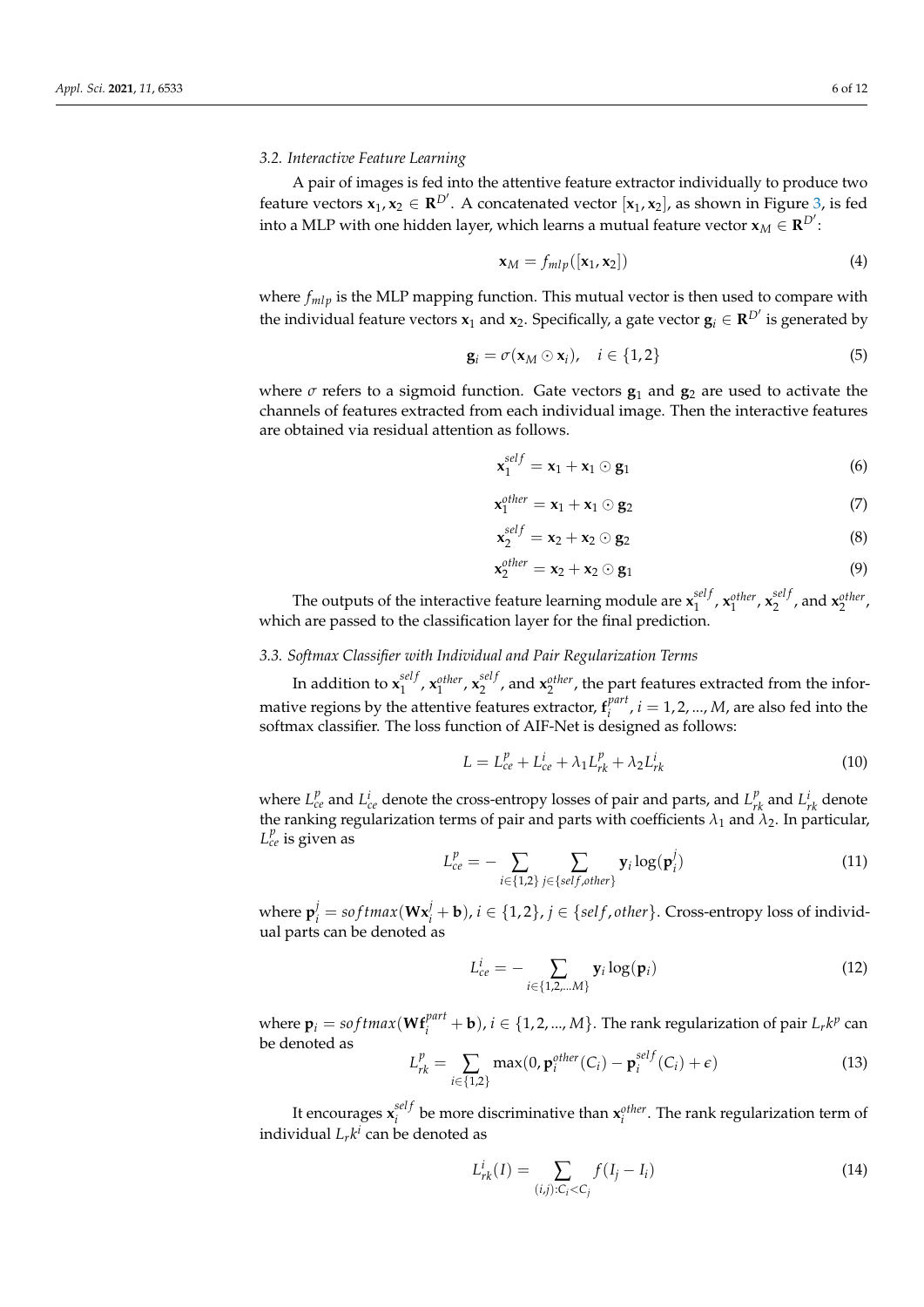where *f* is hinge loss function  $f(x) = \max(1 - x, 0)$ , *C* is the confidence function that maps the feature vector to its probability being ground-truth class and *I* is the informativeness of regions.

<span id="page-6-1"></span>

**Figure 3.** Interactive feature learning.

#### <span id="page-6-0"></span>**4. Experiments**

#### *4.1. Data Set*

VegFru, which is a domain-specific data set, is utilized in the experiments. This data set contains vegetables and fruits of 25 upper-level categories and 292 subcategories. It consists of more than 160,000 images in total and at least 200 images for each subcategory. VegFru can be naturally divided into two subsets, i.e., Veg200 for vegetables and Fru92 for fruits.

#### *4.2. Implementation Details*

All of the experiments were implemented using PyTorch and conducted on a cluster of four GTX TITAN Xs. The input images in the training set were resized to  $512 \times 512$  and randomly cropped to  $448 \times 448$ . The input images in the test set were resized to  $512 \times 512$ and center-cropped to  $448 \times 448$ . We randomly sampled sixteen categories in each batch. For each category, we randomly sampled three images. For each image, we found its most similar image from its own class and from other classes. The backbone network of AIF-Net is chosen as ResNet50. The attention modules introduced in Section [3.1](#page-3-4) were plugged in the last ResBlock of ResNet50. The RPN in AIF-Net had three convolutional layers. We tested different numbers of informative regions, including two, three, and four. A standard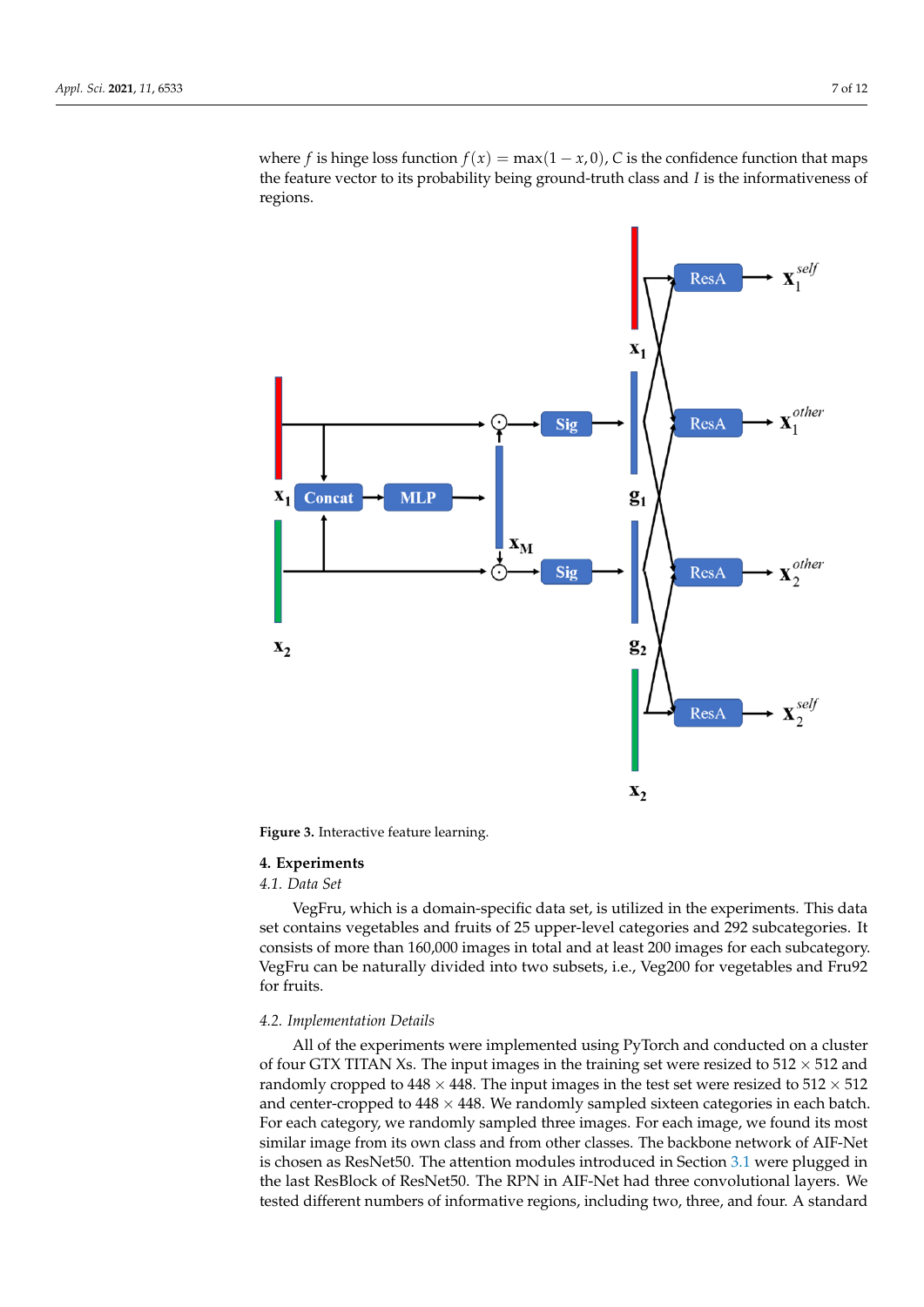SGD with a momentum of 0.9 for optimization and a weight decay of 0.0005 were used in the experiments. The initial learning rate was 0.001, and we adopted the cosine annealing strategy to adjust it. The model was trained in 200 epochs.

## *4.3. Performance Metric*

We report the performance of top-1 and top-5 mean accuracy (Acc) for all experiments. The top-1 and top-5 mean Acc are commonly used in the literature for image classification tasks. Specifically, the top-1 Acc measures how many times the correct label has the highest score or confidence predicted by the classifier, while the top-5 Acc measures how many times the correct label is among the top five scoring classes. Obviously, the top-1 Acc is a more rigorous metric than the top-5 Acc.

#### *4.4. Benchmarks*

We choose a set of generic image classification models, including ResNet50, VGG, CBP, HybridNet, and a set of FGVC methods that represent the state of the art (SOTA), including DCL, API-Net and WS-DAN, as the benchmarks for our experiments. The configurations of these models are provided as follows.

- For ResNet50, the initial learning rate was set to 0.001, with an exponential decay of 0.1 after every 30 epochs.
- For VGG, CBP and HybridNet, the results are referenced from [\[13\]](#page-10-7).
- For DCL, the division number for Region Confusion Mechanism (RCM) was set to 7.
- For API-Net, the experimental settings were the same as ours.
- For WS-DAN, the last convolutional layer was chosen as the feature map. The SGD with momentum of 0.9, a weight decay of 0.00001 were used. The initial learning rate was set to 0.001 with a exponential decay of 0.9 after every 2 epochs.

For DCL, API-Net, WS-DAN, and our AIF-Net, we chose ResNet50 as the backbone for a fair comparison.

#### *4.5. Ablation Study*

To investigate the properties of AIF-Net, we evaluate the key design choices on VegFru, Veg, and Fru, respectively.

### 4.5.1. Fusion Operation for Global and Local Feature Maps

We evaluate two choices of the fusion operation, including concatenation and summation, that can be applied on the global and local feature maps (see Figure [2\)](#page-4-0). As shown in Table [1,](#page-7-0) the AIF-Net model with a concatenation fusion outperforms the model with a summation fusion in both top-1 and top-5 mean accuracy. A possible reason is that concatenation produces higher dimensional feature vectors with richer informative patterns that could increase the model's capacity, leading to a better generalization ability.

| Data Set  | <b>Fusion Operation</b> | Top-1 Acc | Top-5 Acc |
|-----------|-------------------------|-----------|-----------|
| Veg200    | Concatenation           | 89.154%   | 98.045%   |
|           | Summation               | 87.137%   | 96.724%   |
| Fru92     | Concatenation           | 91.058%   | 98.809%   |
|           | Summation               | 88.653%   | 97.913%   |
| VegFru292 | Concatenation           | 90.832%   | 98.619%   |
|           | Summation               | 89.317%   | 97.805%   |

<span id="page-7-0"></span>**Table 1.** An evaluation of different fusion operations.

#### 4.5.2. Number of Local Informative Regions

We also evaluate the number of informative local regions selected from the outputs of the RPN. Three different values, including two, three, and four, are tested. Results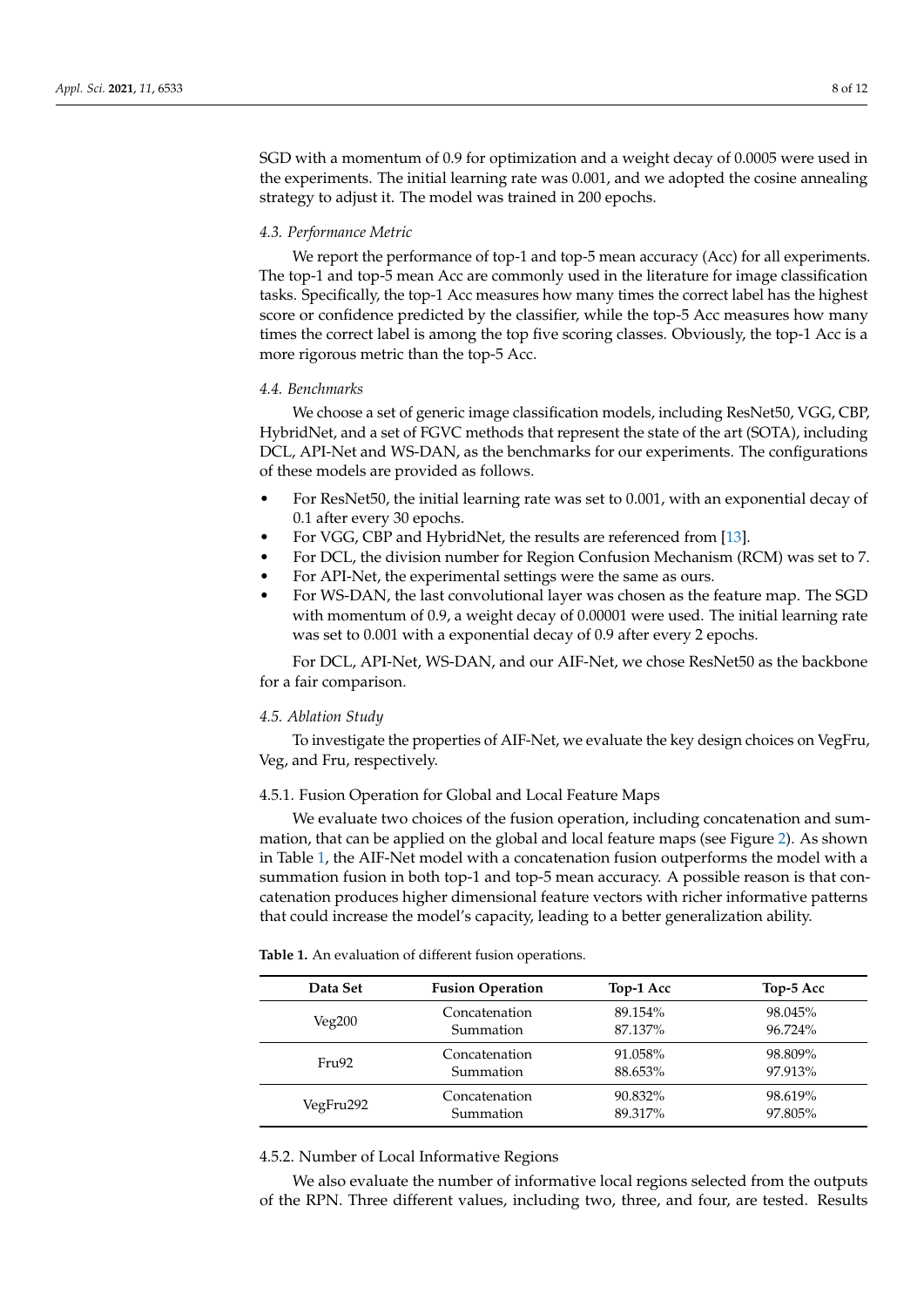in Table [2](#page-8-0) demonstrate that picking the top-three local regions to produce fine-grained feature representation achieved the best performance compared to the other two options. It is difficult to justify that why *three* is best. This empirical result can only suggest its superiority on the particular data set under the specific parameter setting.

| Data Set  | <b>Number of Regions</b> | Top-1 Acc | Top-5 Acc |
|-----------|--------------------------|-----------|-----------|
| Veg200    | 2                        | 87.132%   | 97.513%   |
|           | 3                        | 89.154%   | 98.045%   |
|           | 4                        | 88.019%   | 97.861%   |
| Fru92     | 2                        | 90.629%   | 97.917%   |
|           | 3                        | 91.058%   | 98.809%   |
|           | 4                        | 90.681%   | 98.051%   |
| VegFru292 | 2                        | 86.795%   | 97.513%   |
|           | 3                        | 90.832%   | 98.619%   |
|           | 4                        | 88.019%   | 97.861%   |

<span id="page-8-0"></span>**Table 2.** An evaluation of different numbers of informative regions.

# *4.6. Overall Performance Comparison*

We report a performance comparison in Table [3](#page-9-1) and provide our analysis as follows:

- AIF-Net presents the best performance in both top-1 and top-5 Acc on the VegFru292 set, outperforming the second-best, ResNet50, by 2.83% in top-1 and 0.627% in top-5. On Veg200, AIF-Net outperforms ResNet50 in top-1 Acc (89.154% vs. 88.195%) but slightly underperforms ResNet50 in top-5 Acc (98.045% vs. 98.187%). On Fru92, our AIF-Net outperforms the second-best API-Net by 1.14% in top-1 Acc, and also outperforms the second-best ResNet50 by 0.1% in top-5 Acc. It is observed that ResNet50, as a generic deep learning model, can achieve superior performance in this task, demonstrating its potential in FGVC. Additionally, the proposed AIF-Net presents its superior predictive power through interactive feature learning combined with a fusion of global and local attentive feature maps.
- Surprisingly, the SOTA methods (DCL, API-Net, and WS-DAN) that use ResNet50 as a backbone underperform ResNet50 in both top-1 and top-5 Acc on the VegFru292 set. Although API-Net demonstrated superior performance in other data sets [\[14\]](#page-10-8), its performance in VegFru is sightly worse than its backbone network ResNet50, except on Fru92, where API-Net posts a top-1 Acc of 89.914%, with a 0.59% improvement over ResNet50. The results show that with interactive feature learning alone, the model does not present consistent performance improvement on the VegFru data set.
- The proposed AIF-Net, on the other hand, demonstrates a consistent improvement over both ResNet50 and API-Net, which means that a combination of an attentive feature aggregation and interactive feature learning can effectively push a model to learn subtle and fine-grained patterns from both local and global attentive feature maps, leading to consistent performance boost.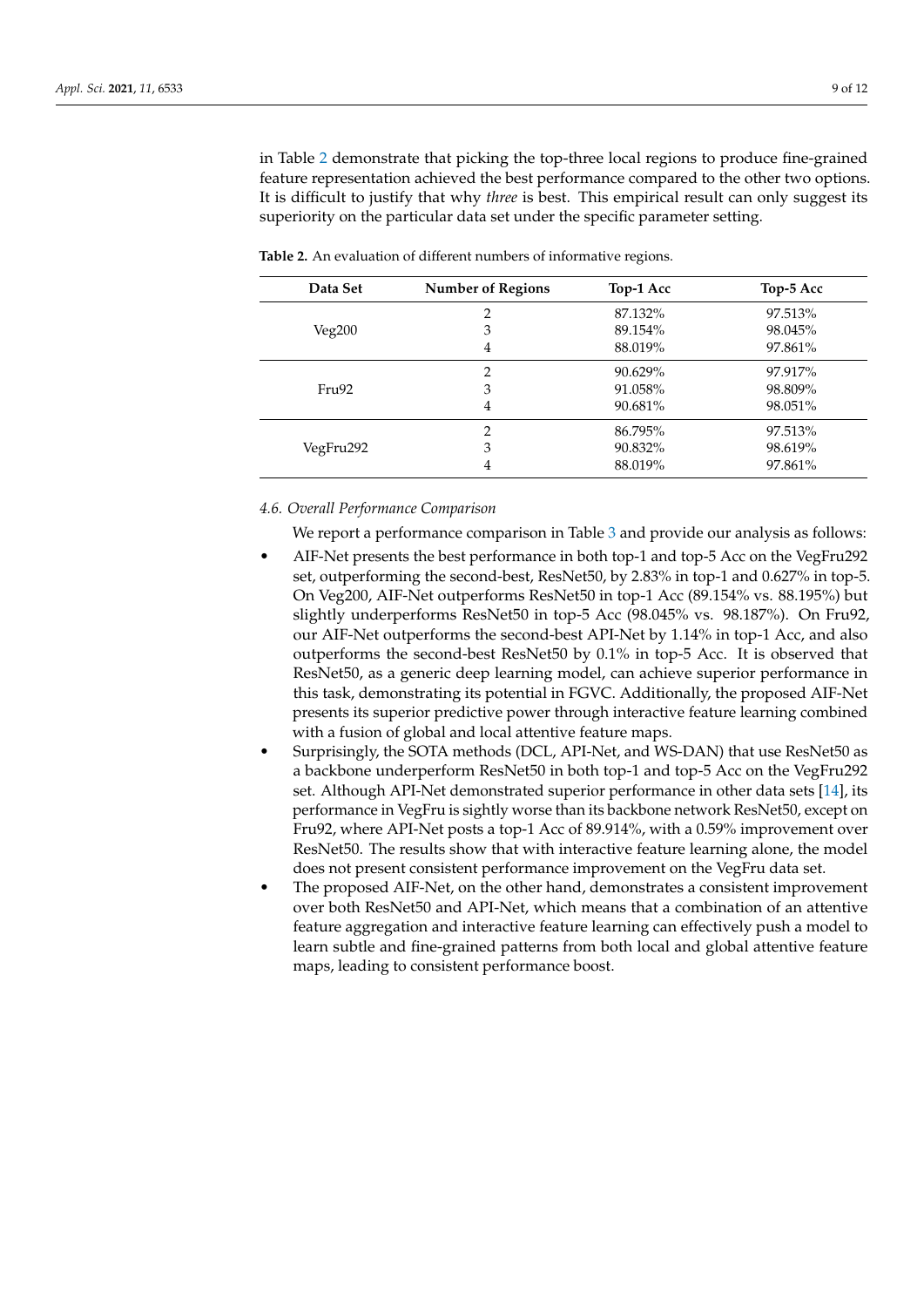| Data Set  | Method               | Top-1 Acc | Top-5 Acc |
|-----------|----------------------|-----------|-----------|
| Veg200    | ResNet <sub>50</sub> | 88.195%   | 98.187%   |
|           | VGG16                | 78.50%    |           |
|           | <b>CBP</b>           | 81.59%    |           |
|           | DCL                  | 85.98%    | 97.53%    |
|           | API-Net              | 86.953%   | 97.210%   |
|           | <b>WS-DAN</b>        | 84.17%    | 96.71%    |
|           | AIF-Net              | 89.154%   | 98.045%   |
|           | ResNet50             | 89.323%   | 98.710%   |
|           | VGG16                | 79.80%    |           |
|           | <b>DCL</b>           | 85.07%    | 96.17%    |
| Fru92     | API-Net              | 89.914%   | 98.021%   |
|           | <b>WS-DAN</b>        | 87.32%    | 98.21%    |
|           | AIF-Net              | 91.058%   | 98.809%   |
| VegFru292 | ResNet50             | 88.002%   | 97.992%   |
|           | VGG16                | 77.12%    |           |
|           | <b>CBP</b>           | 82.21%    |           |
|           | HybridNet            | 83.51%    |           |
|           | <b>DCL</b>           | 87.13%    | 97.26%    |
|           | API-Net              | 87.241%   | 97.711%   |
|           | <b>WS-DAN</b>        | 85.72%    | 97.17%    |
|           | AIF-Net              | 90.832%   | 98.619%   |

<span id="page-9-1"></span>**Table 3.** A performance comparison of all models. The highest score of each metric is marked in bold-face.

# <span id="page-9-0"></span>**5. Discussion**

FGVC is becoming an increasingly significant computer vision task that has the potential to be applied in numerous scenarios. Human beings have the capability to quickly learn and accurately recognize fine-grained objects in different subcategories, because we can identify subtle distinguishable patterns in the course of learning. This intuition drives a wide spectrum of studies in the deep learning community. Deep CNNs enable automated feature extraction, while attention mechanisms allow CNNs to learn what and where to focus on, improving the quality of extracted features. Specific to FGVC, prior efforts have explored how to effectively represent fine-grained features through ways such as attentive feature learning, local feature map aggregation, multiscale feature extraction, and pairwise feature interaction. Our work also focuses on this core mission. The proposed AIF-Net aims to generate high-quality fine-grained features by fusing attentive local and global features and interactive feature learning. The novel neural structure is verified through extensive experiments and demonstrates consistent performance improvement in comparison with the SOTA. We also discover that a concatenation fusion operation applied in the feature extractor, along with three top-scoring regions suggested by an RPN, can effectively boost the performance.

Domain-specific FGVC models can be used to build recognition systems that fit various industrial needs. The proposed AIF-Net model can serve as a fine-grained vegetable and fruit classifier to automate applications in domestic cooking and food management. One interesting use case would be building a vegetable/fruit recognition software for educational or training purposes. To become a food/cooking/nutrition professional, one needs to be trained to recognize fine-grained vegetable/fruit subcategories. Such software can be used to generate exercises of different difficulty levels, asking trainees to distinguish vegetable/fruit types. A more intelligent classifier can even evolve with better recognition skills from food experts through active or reinforcement learning, and on the other hand, convey this novel knowledge to trainees or students, creating an efficient learning loop.

This work has the following limitations that also point out our future research directions. First, the biattention module applied in the attentive feature extractor only employs a single MLP to learn the attentions, while a multichannel and multispatial attention mod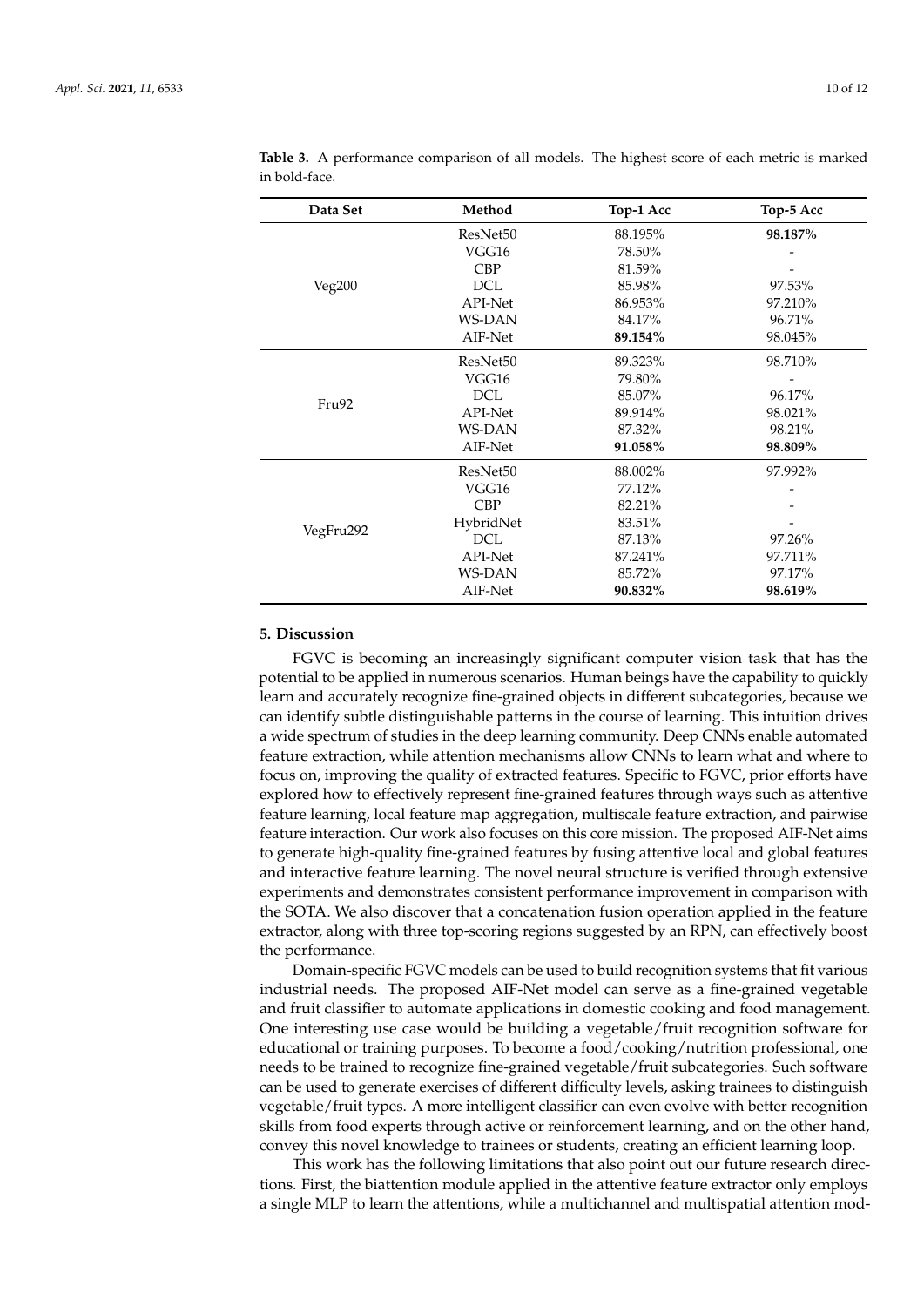ule [\[32\]](#page-11-15) can be adopted for further improvement. Second, the attentive feature extractor

only considers one image/feature scale, while a multiscale-based feature pyramid can be utilized to encourage the network to extract features in multiple granularities. Third, our study does not take advantage of data augmentation, which could be another performance booster. Since FGVC tasks usually involve many subcategories, and there are not sufficient images for each subcategory for training, adding a data augmentation module to enrich and diversify the training set could be an effective strategy to improve the accuracy of the network. Lastly, due to the introduction of several functional modules, such as the RPN and the attention module, AIF-Net is slower than the major baseline API-Net in both training and inference. Thus, an essential next step is to further optimize the network, making it more lightweight and efficient.

**Author Contributions:** Conceptualization and methodology, Y.W., Z.X. and L.M.; software, validation, and original draft preparation, Y.W.; review and editing, supervision, Z.X. and L.M. All authors have read and agreed to the published version of the manuscript.

**Funding:** This research received no external funding.

**Institutional Review Board Statement:** Not applicable.

**Informed Consent Statement:** Not applicable.

**Data Availability Statement:** Data Availability Statement: the VegFru292 data set supporting the conclusions of this article are available at <https://github.com/ustc-vim/vegfru> (accessed on 20 March 2021).

**Conflicts of Interest:** The authors declare no conflict of interest.

# **References**

- <span id="page-10-0"></span>1. Pu, J.; Jiang, Y.G.; Wang, J.; Xue, X. Which looks like which: Exploring inter-class relationships in fine-grained visual categorization. In *European Conference on Computer Vision*; Springer: Cham, Switzerland, 2014; pp. 425–440
- <span id="page-10-1"></span>2. Zhang, L.; Huang, S.; Liu, W. Intra-class Part Swapping for Fine-Grained Image Classification. In Proceedings of the IEEE/CVF Winter Conference on Applications of Computer Vision, Waikola, HI, USA, 5–9 January 2021; pp. 3209–3218.
- <span id="page-10-2"></span>3. Wei, X.S.; Wu, J.; Cui, Q. Deep learning for fine-grained image analysis: A survey. *arXiv* **2019**, arXiv:1907.03069.
- <span id="page-10-3"></span>4. Jaderberg, M.; Simonyan, K.; Zisserman, A.; Kavukcuoglu, K. Spatial transformer networks. In Proceedings of the 28th International Conference on Neural Information Processing Systems, Montreal, QC, Canada, 8–13 December 2014; MIT Press: Montreal, QC, Canada, 2015; Volume 2.
- <span id="page-10-11"></span>5. Fu, J.; Zheng, H.; Mei, T. Look Closer to See Better: Recurrent Attention Convolutional Neural Network for Fine-Grained Image Recognition. In Proceedings of the 2017 IEEE Conference on Computer Vision and Pattern Recognition (CVPR), Honolulu, HI, USA, 21–26 July 2017.
- 6. Sun, M.; Yuan, Y.; Zhou, F.; Ding, E. Multi-Attention Multi-Class Constraint for Fine-grained Image Recognition. In Proceedings of the Computer Vision—ECCV 2018, Salt Lake City, UT, USA, 18–23 June 2018.
- <span id="page-10-4"></span>7. Yang, Z.; Luo, T.; Wang, D.; Hu, Z.; Gao, J.; Wang, L. Learning to Navigate for Fine-Grained Classification. In Proceedings of the Computer Vision—ECCV 2018, Salt Lake City, UT, USA, 18–23 June 2018.
- <span id="page-10-5"></span>8. Lin, T.; RoyChowdhury, A.; Maji, S. Bilinear CNN Models for Fine-Grained Visual Recognition. In Proceedings of the 2015 IEEE International Conference on Computer Vision (ICCV), Santiago, Chile, 7–13 December 2015.
- <span id="page-10-10"></span>9. Gao, Y.; Beijbom, O.; Zhang, N.; Darrell, T. Compact Bilinear Pooling. In Proceedings of the 2016 IEEE Conference on Computer Vision and Pattern Recognition (CVPR), Las Vegas, NV, USA, 27–30 June 2016.
- 10. Kong, S.; Fowlkes, C. Low-Rank Bilinear Pooling for Fine-Grained Classification. In Proceedings of the 2017 IEEE Conference on Computer Vision and Pattern Recognition (CVPR), Honolulu, HI, USA, 21–26 July 2017.
- <span id="page-10-12"></span>11. Lin, T.; RoyChowdhury, A.; Maji, S. Bilinear Convolutional Neural Networks for Fine-Grained Visual Recognition. *IEEE Trans. Pattern Anal. Mach. Intell.* **2018**, *40*, 1309–1322. [\[CrossRef\]](http://doi.org/10.1109/TPAMI.2017.2723400) [\[PubMed\]](http://www.ncbi.nlm.nih.gov/pubmed/28692962)
- <span id="page-10-6"></span>12. Yu, C.; Zhao, X.; Zheng, Q.; Zhang, P.; You, X. Hierarchical Bilinear Pooling for Fine-Grained Visual Recognition. In Proceedings of the Computer Vision—ECCV 2018, Salt Lake City, UT, USA, 18–23 June 2018.
- <span id="page-10-7"></span>13. Hou, S.; Feng, Y.; Wang, Z. VegFru: A Domain-Specific Dataset for Fine-Grained Visual Categorization. In Proceedings of the 2017 IEEE International Conference on Computer Vision (ICCV), Venice, Italy, 22–29 October 2017.
- <span id="page-10-8"></span>14. Zhuang, P.; Wang, Y.; Qiao, Y. Learning Attentive Pairwise Interaction for Fine-Grained Classification. *arXiv* **2020**, arXiv:2002.10191.
- <span id="page-10-9"></span>15. Krause, J.; Stark, M.; Deng, J.; Fei-Fei, L. 3d object representations for fine-grained categorization. In Proceedings of the IEEE International Conference on Computer Vision Workshops, Sydney, Australia, 1–8 December 2013; pp. 554–561.